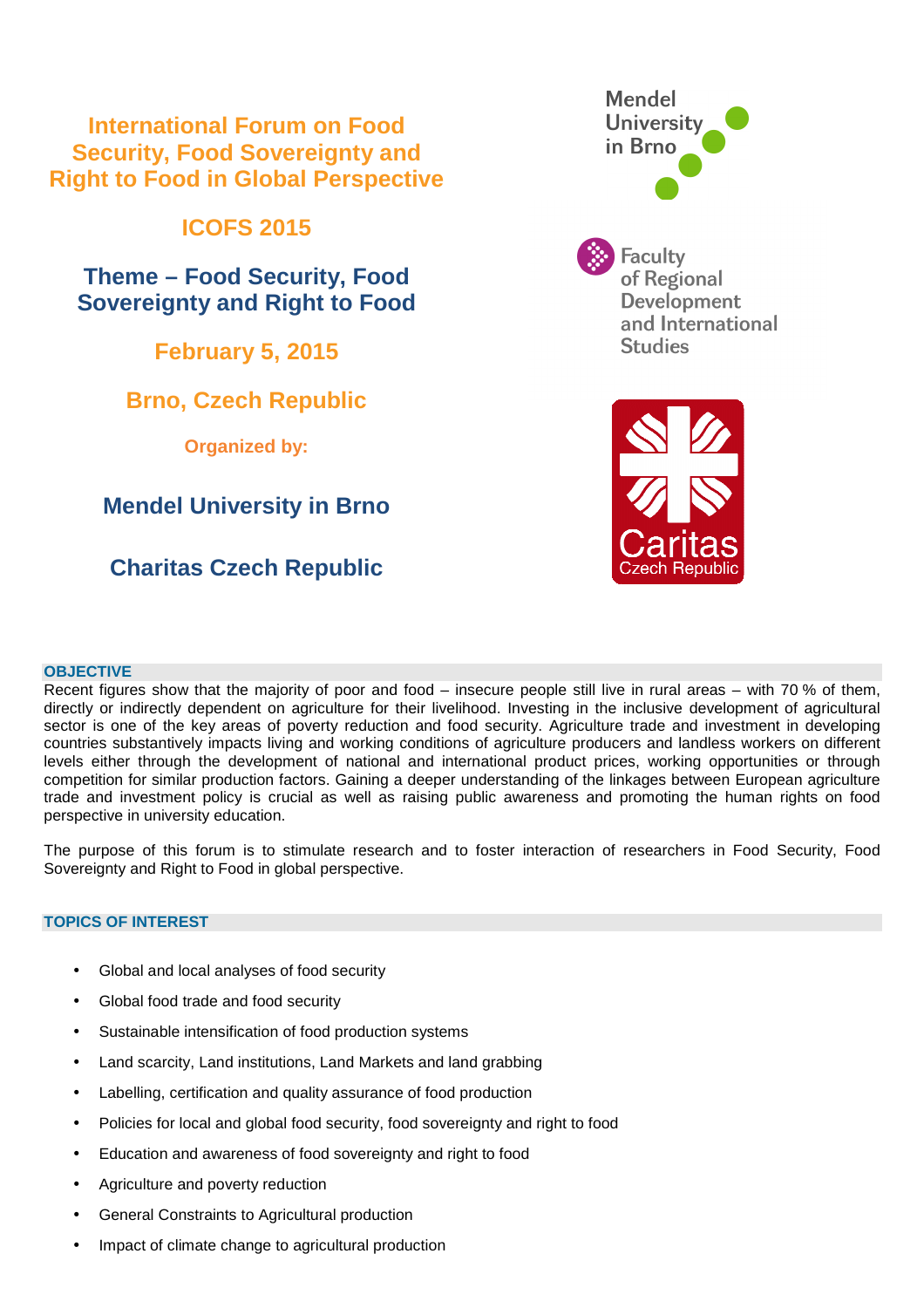### The forum will be held in English.

### Supporting journals:

Journal of Regional Development ISSN: 1804-3305

An international peer-reviewed journal published by the Faculty of Regional Development and International Studies, Mendel University in Brno.

The journal is focused on economic, social and environmental aspects of regional development, growth of social standards and competitiveness of regions, business and public management issues, corporate governance and social responsibility and ethics, natural resource and environmental management, economic, social and human development, innovations and technology management. All papers published in this journal are peer-reviewed original scientific papers.

Read more: http://www.jorede.com/

#### **IMPORTANT DATES**

- Registration on forum : January 30, 2015
- Forum date: February 5, 2015

#### **CONFERENCE FEE**

| Presenting author of accepted paper  | 60 EUR / 1680 Kč        |
|--------------------------------------|-------------------------|
|                                      |                         |
| Day delegates without accepted paper | Price can be<br>reduced |

For the presenting authors of accepted papers:

The Forum fee includes the following - organization, publishing costs, rental of conference rooms and facilities, refreshments (lunch and coffee breaks).

Day delegates without accepted papers:

The Forum fee includes the following - organization, rental of conference rooms and facilities, refreshments (lunch and coffee breaks). Regarding the possible price reduction, please contact Organizing Committee.

For identification of payment please write your name on the payment slip. In case of collective payment, it is necessary to send a list of the names of the participants to the Organizing Committee.

Official invitation letters for issue of visas would be sent to participants by the Organizing Committee upon request.

Fees paid will not be refundable in case you cancel your participation at the conference.

#### **BANK TRANSFER**

Account Name: Mendel University in Brno Account Number: 7200310267/0100 Variable Symbol: SWIFT Code: KOMBCZPP IBAN Code: CZ7001000000007200310267 Bank Name and Address: Komercni Banka, Merhautova 1, 631 32 Brno, Czech Republic